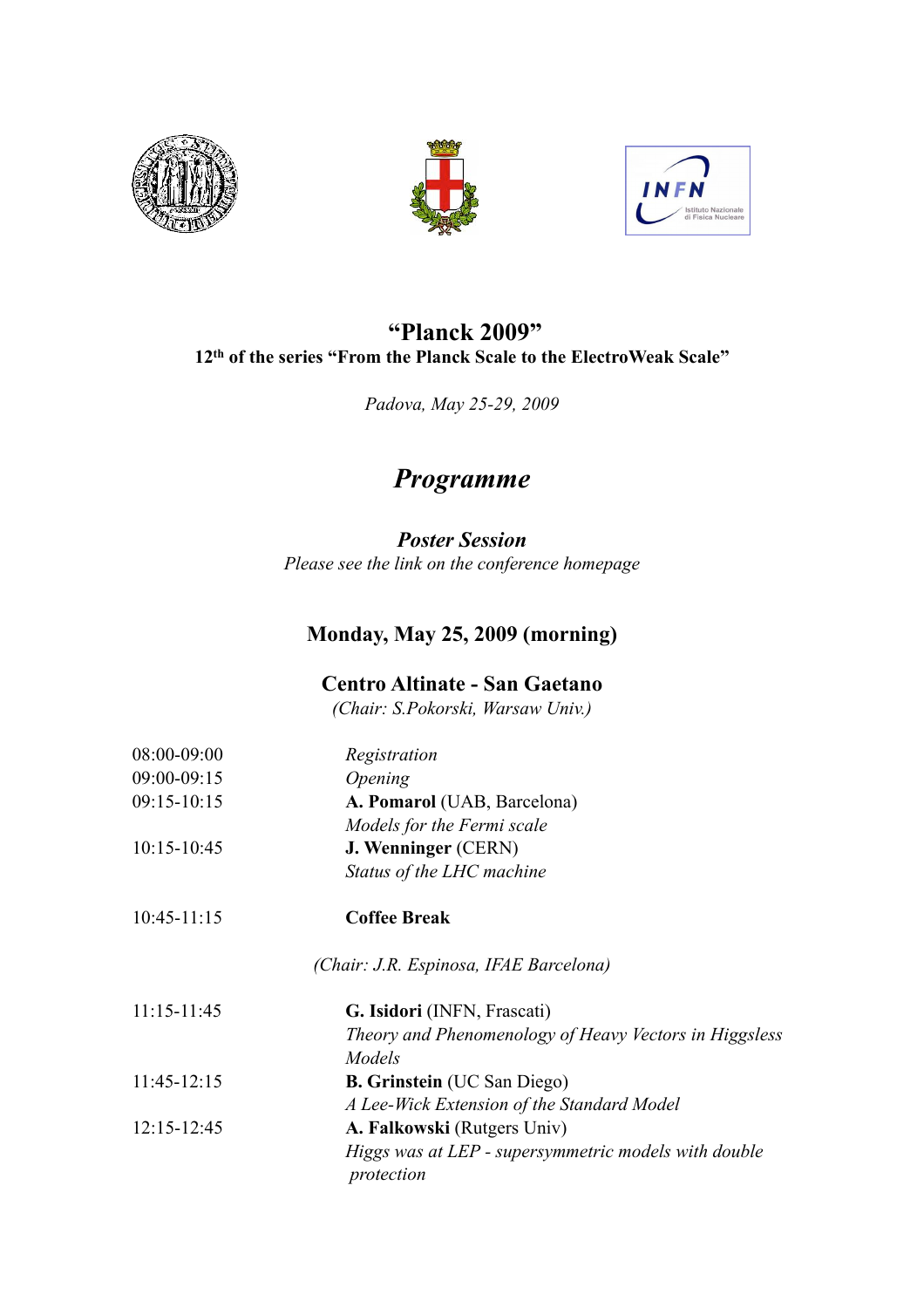| 12:45-14:30     | <b>Lunch Break</b> (free)                                 |
|-----------------|-----------------------------------------------------------|
|                 | <b>Monday, May 25 (afternoon)</b>                         |
|                 | <b>Centro Altinate - San Gaetano</b>                      |
|                 | (Chair: R. Barbieri, SNS Pisa)                            |
| 14:30-15:30     | L. Ristori (Fermilab and INFN, Pisa)                      |
|                 | Recent results from the Tevatron                          |
| 15:30-16:00     | M. Mangano (CERN)                                         |
|                 | The road from the SM to new physics at the LHC            |
| 16:00-16:30     | H.-C. Cheng (UC Davis)                                    |
|                 | Invisible particle mass determination at hadron colliders |
| 16:30-17:00     | <b>Coffee Break</b>                                       |
|                 | (Chair: F. Feruglio, Padova Univ.)                        |
| 17:00-17:30     | T. Gherghetta (Univ. Melbourne)                           |
|                 | EWSB with composite W,Z bosons                            |
| 17:30-18:00     | M. Quiros (ICREA/IFAE, Barcelona)                         |
|                 | Stabilizing soft walls                                    |
| 18:00-18:30     | K. Dienes (Univ. of Arizona)                              |
|                 | A New Approach to Flavor                                  |
|                 | <b>Physics Department</b>                                 |
| 18:45-19:15     | <b>Aperitivo (front Garden)</b>                           |
| 19:15-20:30     | Movie "Chandra" (Aula A)                                  |
|                 | Tuesday, May 26 (morning)                                 |
|                 | <b>Centro Altinate - San Gaetano</b>                      |
|                 | (Chair: I. Antoniadis, CERN)                              |
| 09:00-10:00     | A. Uranga (CSIC Madrid & CERN)                            |
|                 | String phenomenology                                      |
| $10:00 - 10:30$ | A. Hebecker (Univ. Heidelberg)                            |
|                 | A Realistic Unified Gauge Coupling from the Micro-        |
|                 | Landscape of Orbifold GUTs                                |
| $10:30-11:00$   | <b>Coffee Break</b>                                       |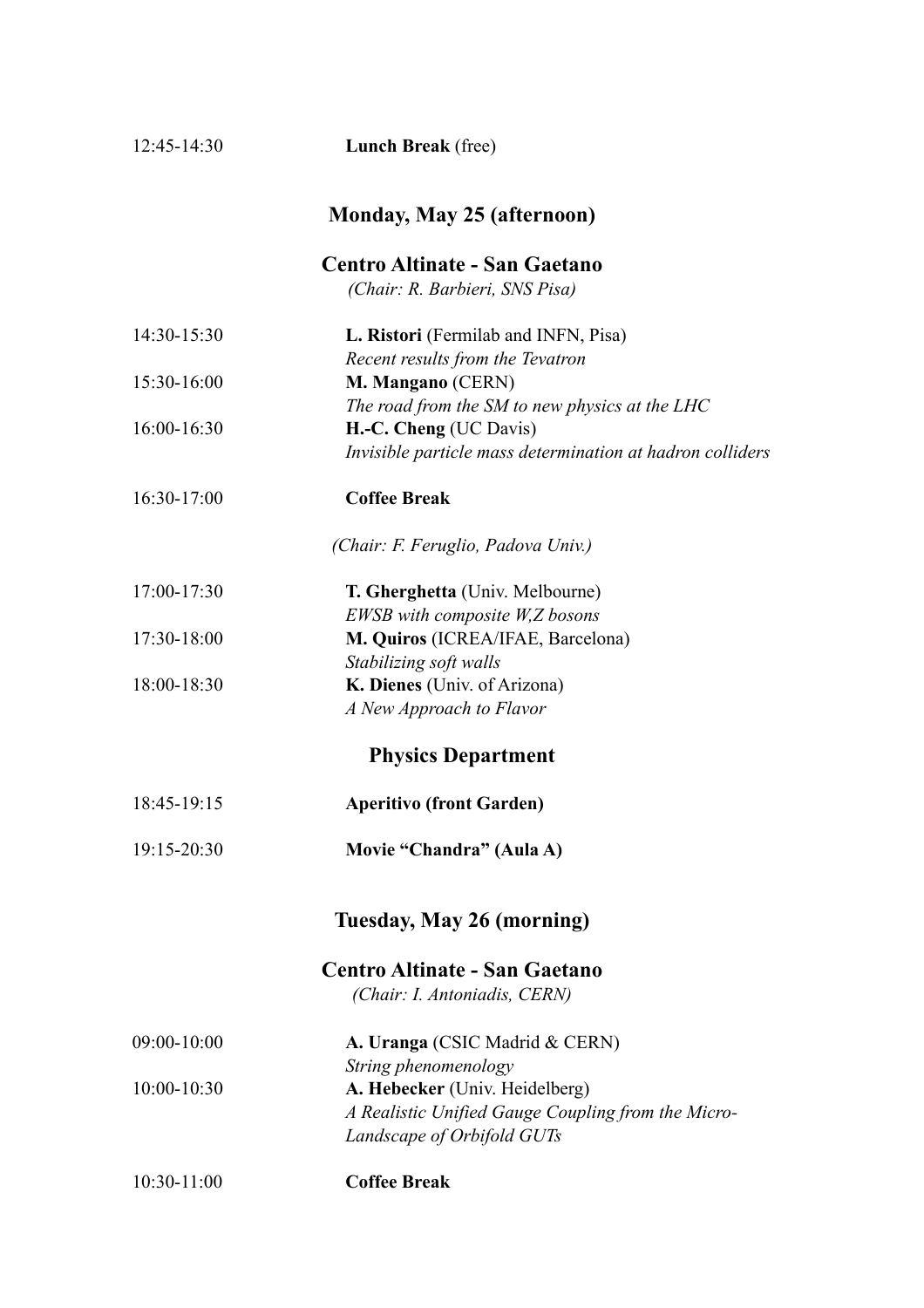### *(Chair: E. Dudas, Ecole Polytechnique Paris)*

| 11:00-11:30   | M. Serone (SISSA)                                           |
|---------------|-------------------------------------------------------------|
|               | An effective description of the landscape                   |
| $11:30-12:00$ | M. Ratz (T.U. Munich)                                       |
|               | From strings to the MSSM                                    |
| 12:00-12:30   | H.-P. Nilles (Univ. Bonn)                                   |
|               | Cross checks for unification                                |
| 12:30-14:30   | <b>Lunch Break</b> (free)                                   |
|               | Tuesday, May 26 (afternoon)                                 |
|               | <b>Physics Department</b>                                   |
|               | Parallel Session A, Aula A-Rostagni                         |
|               | (Chair: A. Romanino, SISSA)                                 |
| 14:30-14:50   | I. Masina (Univ. Ferrara and INFN)                          |
|               | Collider Phenomenology of a Fourth Lepton Family            |
|               | in Technicolor Models                                       |
| 14:50-15:10   | S. Kraml (LPSC Grenoble)                                    |
|               | Phenomenology of supersymmetric gauge-Higgs                 |
|               | unification                                                 |
| 15:10-15:30   | <b>B. Grzadkowski</b> (University of Warsaw)                |
|               | Pragmatic approach to the little hierarchy problem          |
| 15:30-15:50   | K. Tuominen (University of Jyvaskyla)                       |
|               | Lattice Studies of Walking Technicolor                      |
| 15:50-16:10   | M. Perez-Victoria (University of Granada)                   |
|               | The Unhiggs Boson                                           |
| 16:10-16:30   | A. Delgado (University of Notre Dame)                       |
|               | Fermions in the soft-wall                                   |
|               | Parallel Session B, Aula C                                  |
|               | (Chair: L. Covi, DESY)                                      |
| 14:30-14:50   | <b>M.Trapletti</b> (U. Paris XI & Ecole Polytechnique)      |
|               | Gauge vs Gravity mediation in string model building         |
| $14:50-15:10$ | C. Scrucca (EPFL)                                           |
|               | Metastable dS vacua in $N=2$ gauged supergravity            |
| 15:10-15:30   | C. Gross (Hamburg Univ.)                                    |
|               | De Sitter vacua in no-scale string models without uplifting |
| 15:30-15:50   | G. Panico (Bonn University)                                 |
|               | Nucleons from 5D Skyrmions                                  |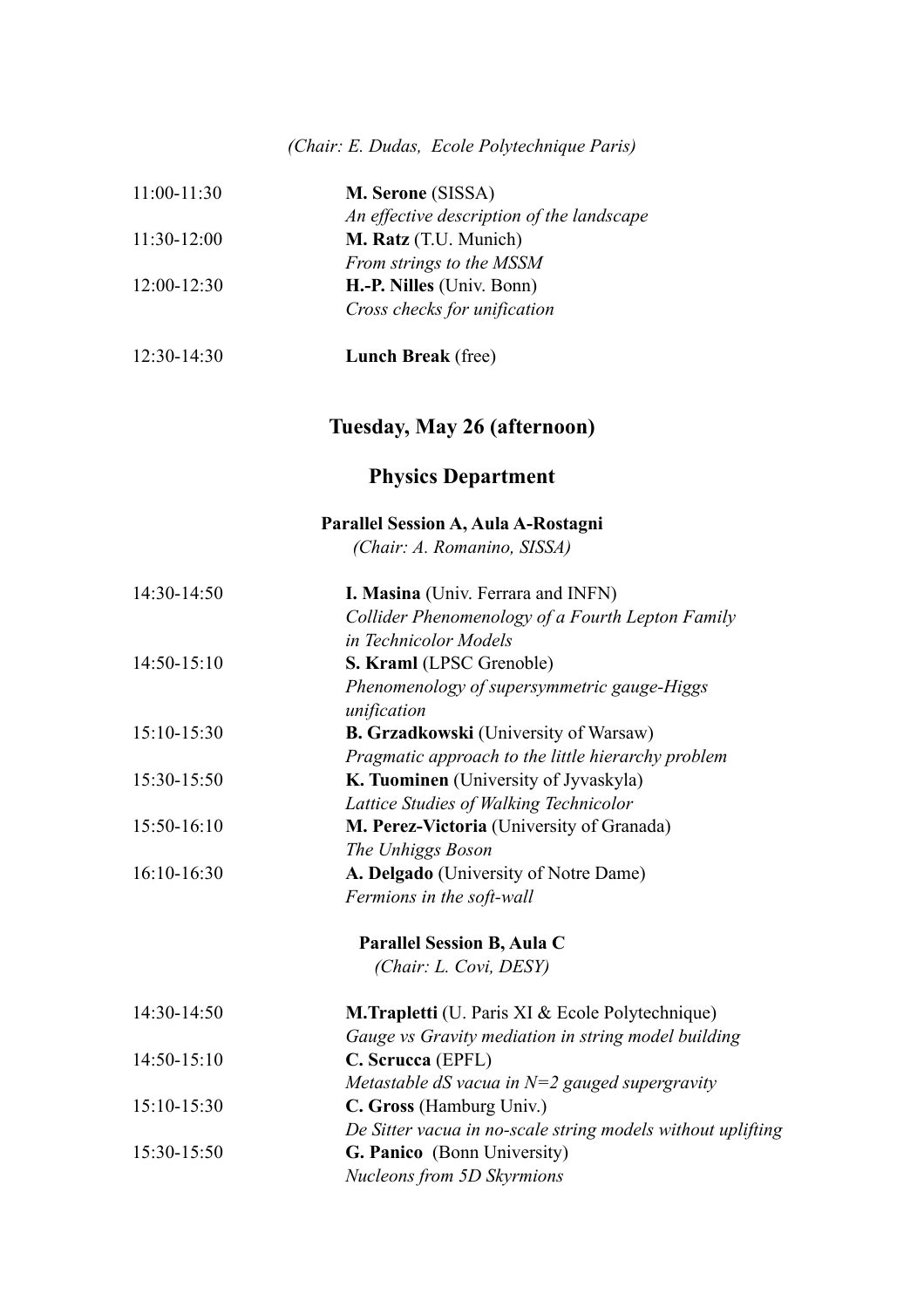| 15:50-16:10   | M. Zagermann (MPI for Physics, Munich)                               |
|---------------|----------------------------------------------------------------------|
|               | On Type IIA Cosmology From Geometric Fluxes                          |
| 16:10-16:30   | P. Brax (IPHT Saclay)                                                |
|               | <b>Facing Dark Energy in Supergravity</b>                            |
| 16:30-17:00   | <b>Coffee Break</b>                                                  |
|               | Parallel Session A, Aula A-Rostagni                                  |
|               | (Chair: T. Gherghetta, Univ. Melbourne)                              |
| 17:00-17:20   | G. Burdman (Fermilab/Univ of Sao Paulo)                              |
|               | Electroweak Symmetry Breaking from Fermion                           |
|               | Condensation in AdS 5                                                |
| 17:20-17:40   | V. Rentala (UC Berkeley/IPMU, Japan)                                 |
|               | RS graviton spin determination using azimuthal angular<br>dependence |
| 17:40-18:00   | <b>B. Bellazzini</b> (Cornell Univ.)                                 |
|               | The super-little Higgs with non decoupling D-terms                   |
| 18:00-18:20   | <b>B. Gripaios (CERN)</b>                                            |
|               | Beyond the Minimal Composite Higgs Model                             |
| 18:20-18:40   | L. Vecchi (SISSA)                                                    |
|               | Discriminating between a light composite Higgs and a<br>dilaton      |
|               | Parallel Session B, Aula C                                           |
|               | (Chair: H.-P. Nilles, Bonn Univ.)                                    |
| 17:00-17:20   | A. Ibarra (TU Munich)                                                |
|               | Cosmic-ray signatures of dark matter decay                           |
| $17:20-17:40$ | R. Ziegler (SISSA)                                                   |
|               | Tree-level soft masses from $SO(10)$                                 |
| 17:40-18:00   | L. Calibbi (SISSA)                                                   |
|               | Gauge coupling unification, the GUT scale, and magic                 |
|               | fields                                                               |
| 18:00-18:20   | J. Schmidt (DESY)                                                    |
|               | Heterotic GUT vacua and their exact superpotentials                  |
| 18:20-18:40   | T. Jones (Liverpool Univ.)                                           |
|               | Anom. Mediated Susy Breaking: spectra, sum rules and                 |
|               | flavour violation                                                    |
|               | <b>Centro Altinate - San Gaetano</b>                                 |
|               |                                                                      |

| $19:00-19:30$   | Aperitivo (1st floor, Entrance to the Exhibition) |
|-----------------|---------------------------------------------------|
| $19:30 - 20:30$ | <b>Guided Tour "The Future of Galileo"</b>        |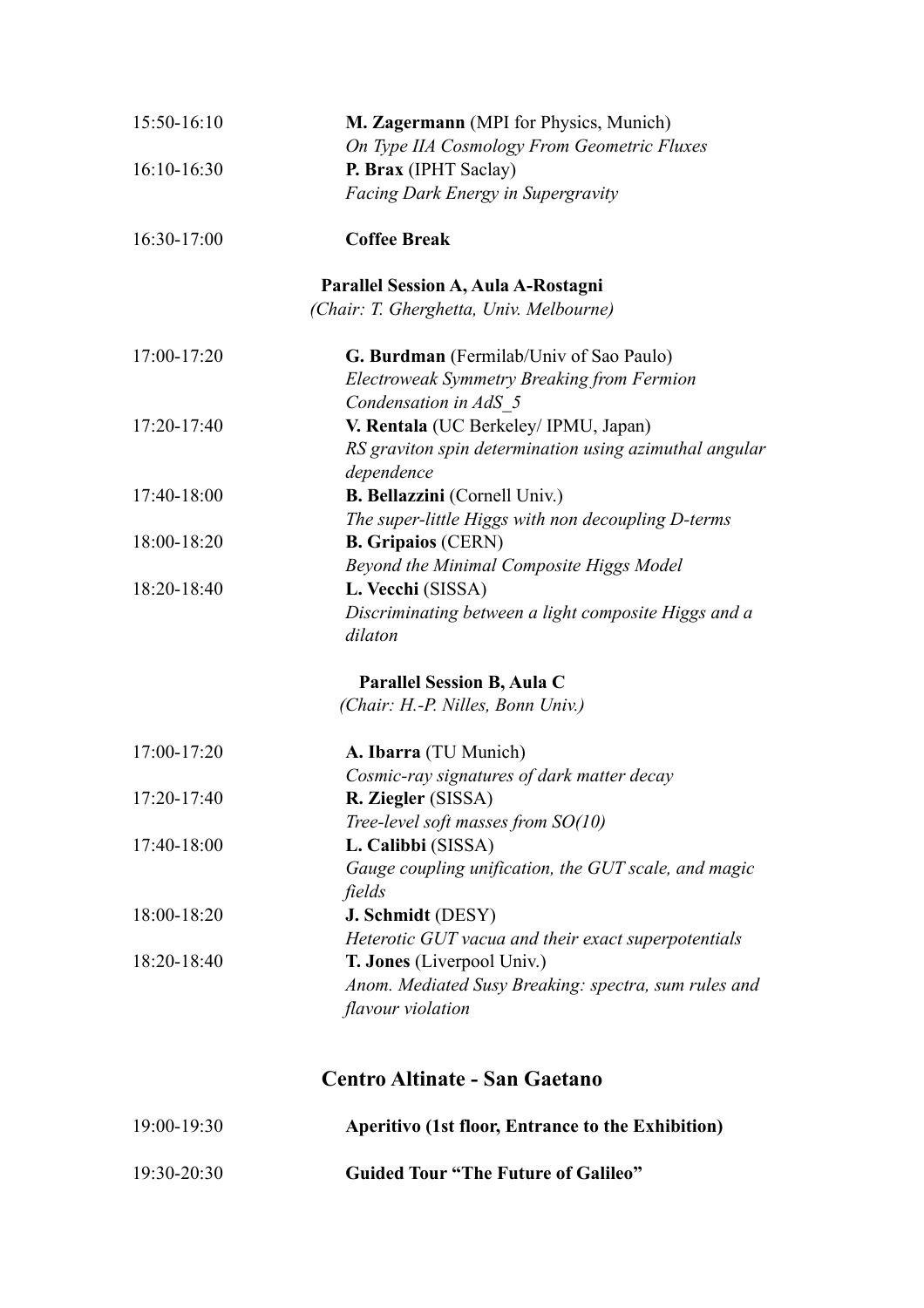### **Wednesday, May 27 (morning)**

### **Centro Altinate - San Gaetano**

*(Chair: A. Masiero, Padova Univ.)*

| $09:00 - 10:00$ | Y. Nir (Weizmann Inst.)                          |
|-----------------|--------------------------------------------------|
|                 | <b>Flavour physics</b>                           |
| $10:00 - 10:30$ | A. Weiler (CERN)                                 |
|                 | Warped Flavor                                    |
| $10:30-11:00$   | <b>Coffee Break</b>                              |
|                 | (Chair: S. Petcov, SISSA)                        |
| $11:00-11:30$   | G. Perez (Weizmann Inst.)                        |
|                 | News from the warped flavor frontier             |
| $11:30-12:00$   | R. Bellazzini (INFN Pisa)                        |
|                 | Recent results from Fermi                        |
| $12:00-12:30$   | P.D. Serpico (CERN)                              |
|                 | Dark Matter messages from the sky via Gamma rays |
| $12:30-14:30$   | <b>Lunch Break</b> (free)                        |

**Free afternoon**

 $=$ 

 $=$ 

## **Thursday, May 28 (morning)**

## **Centro Altinate - San Gaetano**

*(Chair: M. Quiros, ICREA/IFAE)*

| $09:00 - 10:00$ | C. Spiering (DESY Zeuthen)                       |
|-----------------|--------------------------------------------------|
|                 | <i>Astroparticle physics</i>                     |
| $10:00 - 10:30$ | A. Strumia (Univ. Pisa)                          |
|                 | Implications of the PAMELA and FERMI excesses on |
|                 | Dark Matter properties                           |
|                 |                                                  |

10:30-11:00 **Coffee Break**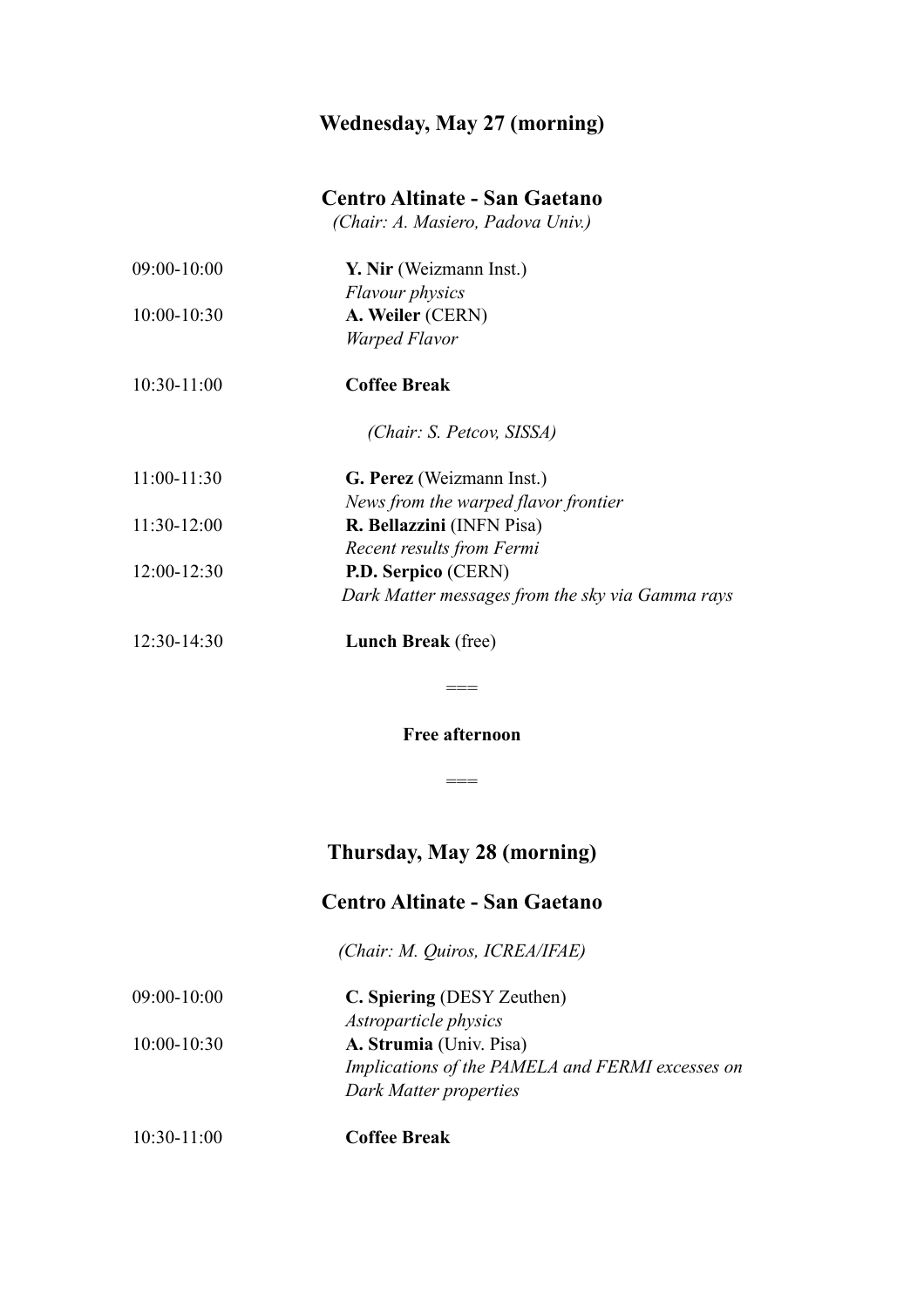*(Chair: J.E. Kim, Seoul Nat. Univ.)*

| $11:00-11:30$ | Y. Nomura (UC Berkeley)             |
|---------------|-------------------------------------|
|               | Dark Matter Signals                 |
| $11:30-12:00$ | N. Weiner (New York Univ.)          |
|               | Cosmic Ray Signals from Dark Matter |
| $12:00-12:30$ | L. Randall (Harvard Univ.)          |
|               | <b>Flavor From Extra Dimensions</b> |
|               |                                     |

#### 12:30-14:30 **Lunch Break** (free)

## **Thursday, May 28 (afternoon)**

### **Physics Department**

## **Parallel Session A, Aula A-Rostagni**

*(Chair: A. Strumia, Univ. Pisa)*

| 14:30-14:50   | F. Takahashi (Univ. of Tokyo, IPMU)                          |
|---------------|--------------------------------------------------------------|
|               | Dark Matter as a probe into the early universe               |
| $14:50-15:10$ | E.J. Chun (KIAS)                                             |
|               | $Sub-GeV U(1)$ dark sector in GMSB models                    |
| $15:10-15:30$ | <b>J.E. Kim</b> (Seoul National University)                  |
|               | White dwarf axions, PAMELA data, and flipped-SU(5)           |
| 15:30-15:50   | <b>S. West</b> (Royal Holloway U. London)                    |
|               | <b>WIMPonium and Boost Factors for Indirect DM Detection</b> |
| 15:50-16:10   | R. Catena (SISSA)                                            |
|               | The Galactic halo: a study from the Dark Matter detection    |
|               | perspective                                                  |
| $16:10-16:30$ | S. Rajendran (Stanford)                                      |
|               | Astrophysical Probes of Unification                          |
|               |                                                              |

#### **Parallel Session B, Aula C**

*(Chair: A. Riotto, CERN & INFN Padova)*

| $14:30-14:50$ | <b>B. Garbrecht</b> (Madison Univ.)                        |
|---------------|------------------------------------------------------------|
|               | Low Scale Leptogenesis from Non-Leptonic CP-Phases         |
| $14:50-15:10$ | <b>B. Feldstein</b> (Boston Univ.)                         |
|               | Spont. Lorentz Violation, Negative Energy and the 2nd Law  |
|               | of Thermodynamics                                          |
| $15:10-15:30$ | A. Notari (CERN)                                           |
|               | Cosmological Effect of Large Voids: an alternative to Dark |
|               | Energy?                                                    |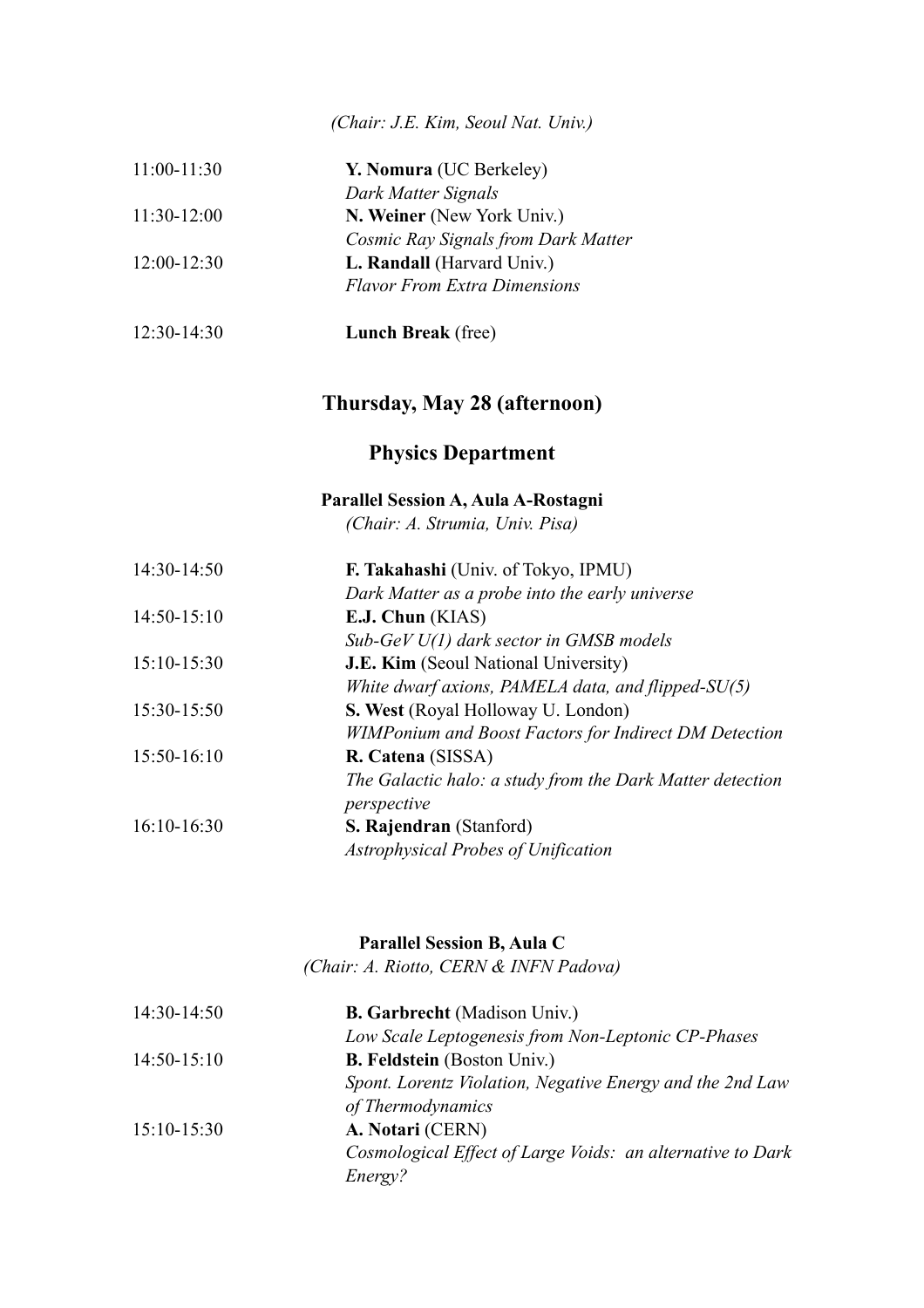| 15:30-15:50 | A. Anisimov (DESY)<br>Nonequilibrium Dynamics of Scalar Fields in a Thermal |
|-------------|-----------------------------------------------------------------------------|
|             | Bath                                                                        |
| 15:50-16:10 | P. Creminelli (ICTP)                                                        |
|             | Sachs-Wolfe at second order: the CMB bispectrum on large                    |
|             | scales                                                                      |
| 16:10-16:30 | S. Kasuya (Kanagawa University)                                             |
|             | Axion isocurvature fluctuations with extremely blue                         |
|             | spectrum                                                                    |
| 16:30-17:00 | <b>Coffee Break</b>                                                         |
|             | Parallel Session A, Aula A-Rostagni                                         |
|             | (Chair: P. Di Bari, Padova Univ.)                                           |
| 17:00-17:20 | L. Covi (DESY)                                                              |
|             | Gravitino Dark Matter and the LHC                                           |
| 17:20-17:40 | T. Hambye (UL Brussels)                                                     |
|             | Hidden vector dark matter                                                   |
| 17:40-18:00 | M. Losada (Univ. Antonio Narino)                                            |
|             | Implications of non-renormalizable operators for                            |
|             | baryogenesis and dark matter in the MSSM                                    |
| 18:00-18:20 | A. Romagnoni (LPT - Orsay)                                                  |
|             | $(In)$ visible $Z'$ and dark matter                                         |
| 18:20-18:40 | M. Papucci (IAS Princeton)                                                  |
|             | Pamela after Fermi                                                          |
| 18:40-19:00 | M. McCullough (Oxford)                                                      |
|             | Inelastic Dark Matter, Non-Standard Halos and the                           |
|             | <b>DAMA/LIBRA Results</b>                                                   |
|             | <b>Parallel Session B, Aula C</b>                                           |
|             | (Chair: M. Ratz, T.U. Munich)                                               |
| 17:00-17:20 | E. Fernandez Martinez (MPI für Physik)                                      |
|             | Physics leading to large neutrino non-standard<br>interactions              |
| 17:20-17:40 | C. Biggio (MPI Munich)                                                      |
|             | Neutrino mass hierarchies in the inverse seesaw model                       |
| 17:40-18:00 | <b>S. Blanchet</b> (Maryland Univ.)                                         |
|             | Testing Leptogenesis at the LHC in the type I see-saw                       |
| 18:00-18:20 | <b>S. Trine</b> (TTP Karlsruhe)                                             |
|             | Probing Yukawa unification with K and B mixing                              |
| 18:20-18:40 | C. Smith (TTP Karlsruhe)                                                    |
|             | Supersymmetric Minimal Flavor Violation                                     |
|             |                                                                             |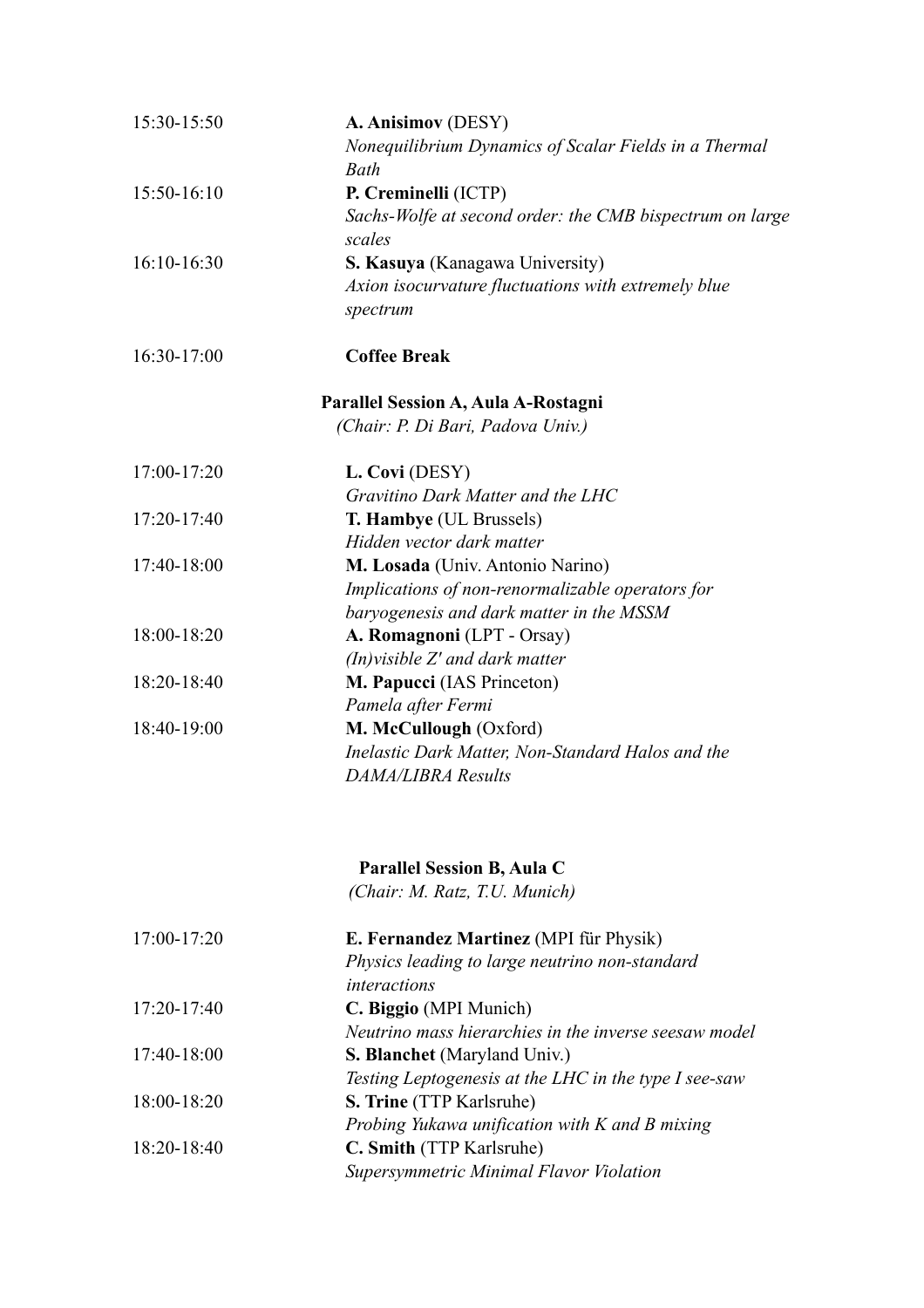| 18:40-19:00   | <b>B. Duling</b> (TU Munich)                                                      |
|---------------|-----------------------------------------------------------------------------------|
|               | Tree Level Rare Decays in a RS Model with Custodial                               |
|               | Protection                                                                        |
| 20:00         | <b>Banquet at Palazzo della Ragione</b>                                           |
|               | Friday, May 29 (morning)                                                          |
|               | <b>Centro Altinate - San Gaetano</b><br>(Chair: A. Mazumdar, Lancaster Univ.)     |
| 09:00-10:00   | S. Matarrese (Univ. of Padova)<br>Cosmology                                       |
| 10:00-10:30   | <b>S. Dubovsky (Stanford University)</b>                                          |
|               | Observing the String Axiverse through CMB polarization,                           |
|               | CDM power spectrum and astrophysical black holes                                  |
|               | <b>Physics Department</b>                                                         |
| 10:30-11:00   | <b>Coffee Break</b>                                                               |
|               | Parallel Session A, Aula A-Rostagni                                               |
|               | (Chair: T. Hambye, UL Brussels)                                                   |
| 11:00-11:20   | E. Nardi (Laboratori Nazionali di Frascati)                                       |
| $11:20-11:40$ | Some remarks on the problem of fermion masses<br>C. Hagedorn (SISSA)              |
|               | Phenomenological Imprints of Discrete Flavor Symmetries                           |
| 11:40-12:00   | M. Nagai (TU Munich)                                                              |
|               | <b>Flavored EDMs in SUSY models</b>                                               |
| $12:00-12:20$ | <b>E.Molinaro</b> (SISSA)                                                         |
|               | Interplay Between 'Low' and 'High' Energy CPV in<br><b>Flavoured Leptogenesis</b> |
| 12:20-12:40   | S. Lavignac (IPhT Saclay)                                                         |
|               | Flavour violation in a predictive leptogenesis                                    |
|               | scenario                                                                          |
|               | Parallel Session B, Aula C                                                        |
|               | (Chair: P. Creminelli, ICTP)                                                      |
| $11:00-11:20$ | J. Noreña (SISSA)                                                                 |
|               | The Effective Theory of Quintessence: the $w$ <-1 Side                            |
|               | Unveiled                                                                          |